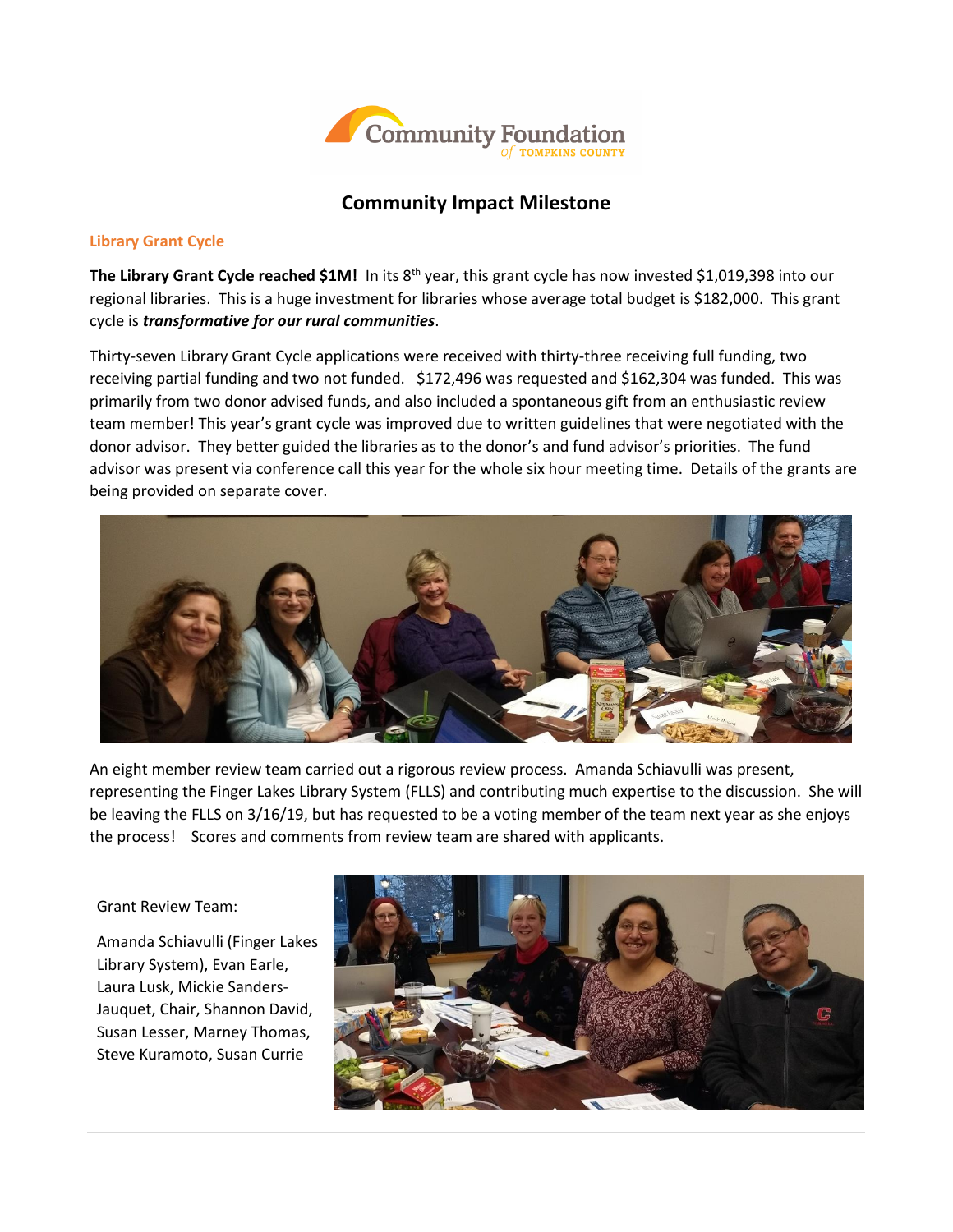#### **Awards Celebration**

The award celebration was March  $15<sup>th</sup>$  at the Finger Lakes Library System, as part of the Summer Reading 2018 Libraries ROCK workshop.

# **Testimonials and Results**

# **Cortland Free Library**

"This grant provides the necessary means to which we require to run the Ready, Set, Read! early literacy program. Due to this grants funding, our Ready, Set, Read! program has become very successful in providing not only a program from which children can learn their letters, letter sounds and beginning steps towards reading, but also a way in which caregivers are shown the *importance of early literacy* and ways they can further institute these skills at home with their children. Grant funds also make it possible for each child to take home a book of their very own to have for their own library. This gives them a sense of ownership furthering helping in their *reading success*. Additionally the families that have attended the Ready, Set, Read! program have become frequent users of the Cortland Free Library and have attended other programs offered here."



*Summer Reading 2018 Libraries ROCK*

# **Edith B. Ford Memorial Library in Ovid**

"This grant, over the past 7 years, has transformed the Ford Library in Ovid to a *thriving community center* overrun by middle and high school students after school. We have more families in our library, more community members visiting and even grumpy old ladies who wish for a quiet library space recognizing the power of having *a safe space for youth*. I have volunteers rounding up snacks each week for kids; more youth volunteers than I need, but I make all of them feel useful and important; and staff who appreciate and welcome these youth. Due to the increased use of our library, and with community support, our library is *nearly doubling in size* this year. We have raised 88% of our \$2.5 million capital campaign in the past year. The road to growth in our library started with our first LIFT grant. The Rosen grants over the years have been instrumental in the growth of our library."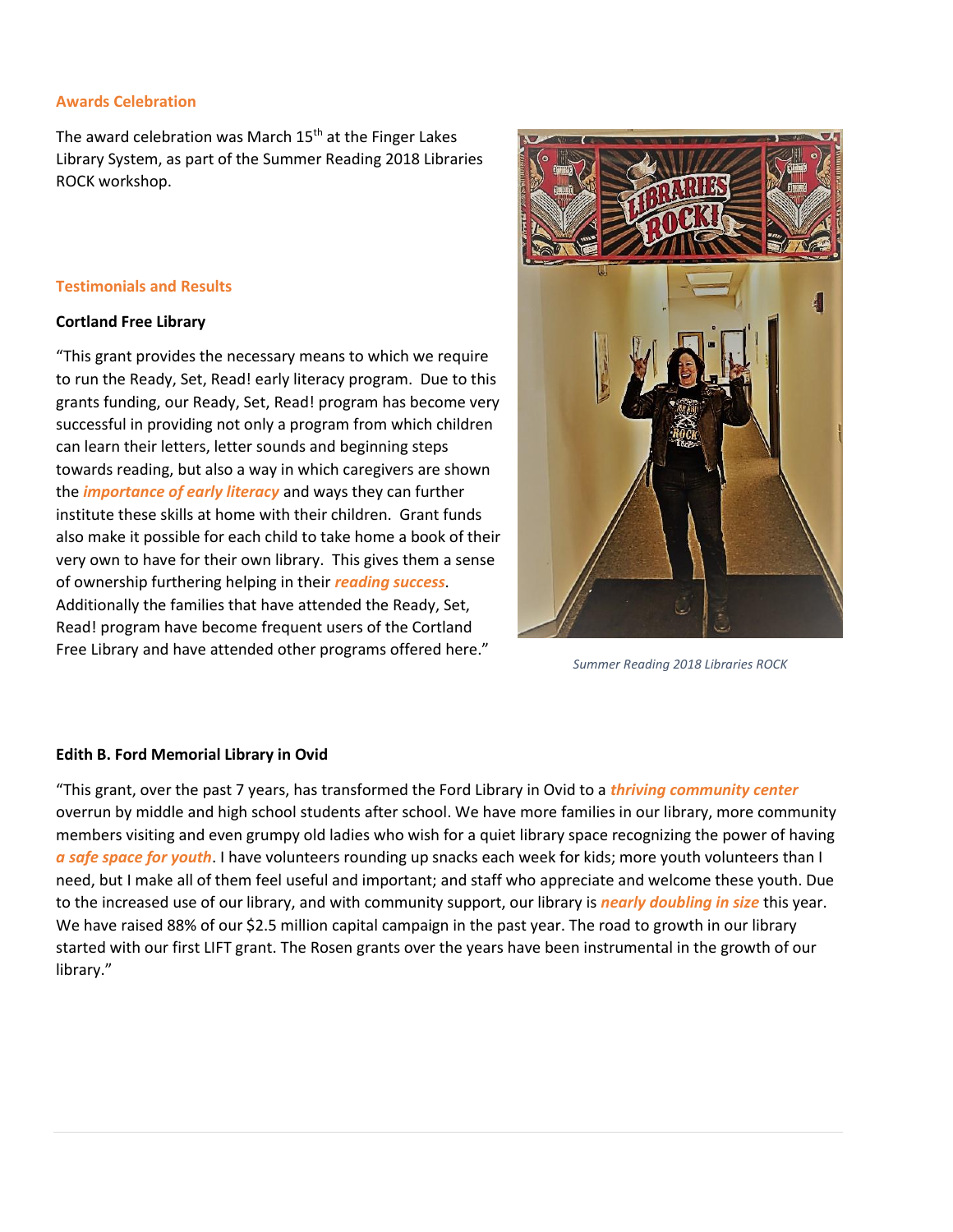### **Groton Public Library**

"The ripples from this grant cycle are many from helping that one child feel safe to collaborating with the school district on a \$250,000 grant because of the *success of our after school youth programming*. The Groton Public Library is the *community hub* and this is due in large part to this grant cycle. The programs funded have touched many children and families."

#### **Hazard Library Association**

"If approved for a grant, this grant cycle will allow us to build on and continue programs we have put into effect during the past few summers. We have established an *exciting partnership* between two libraries, a school district, and a food pantry who are all serving the wider community to encourage our students to become *lifelong readers and learners*."

#### **Lansing Community Library**

"This grant cycle has been *invaluable to youth in our rural community*. Over the past years, through Rosen funding, our summer reading program has been able to *reach hundreds* of under-served children. Without this Rosen funding our program would have had a much smaller impact. Based on the success of our fully grant funded program, in 2018, the Library Board of Trustees were successful in adding money to our tax levy to partially support this program."

#### **Newfield Public Library**

"The summer reading program is the center piece of our children's programming. The Rosen grant has helped us create a stable, educational, and *enriching opportunity* for a portion of our community that truly needs it."

#### **Seymour Public Library District**

"The grant cycle has allowed our library to expand the scope of our programs and allowed us to offer innovative programs in our community. We started our Learning Backpack collection, the *storywalks*, and expanded outreach efforts. As a result of this outreach, we forged *new partnerships/collaborations*. In the last two years, we have worked with new partners such as the Community Health Network, Perform 4 Purpose, the Child Advocacy Center and SAVAR."



*Summer Reading 2018 Libraries ROCK*